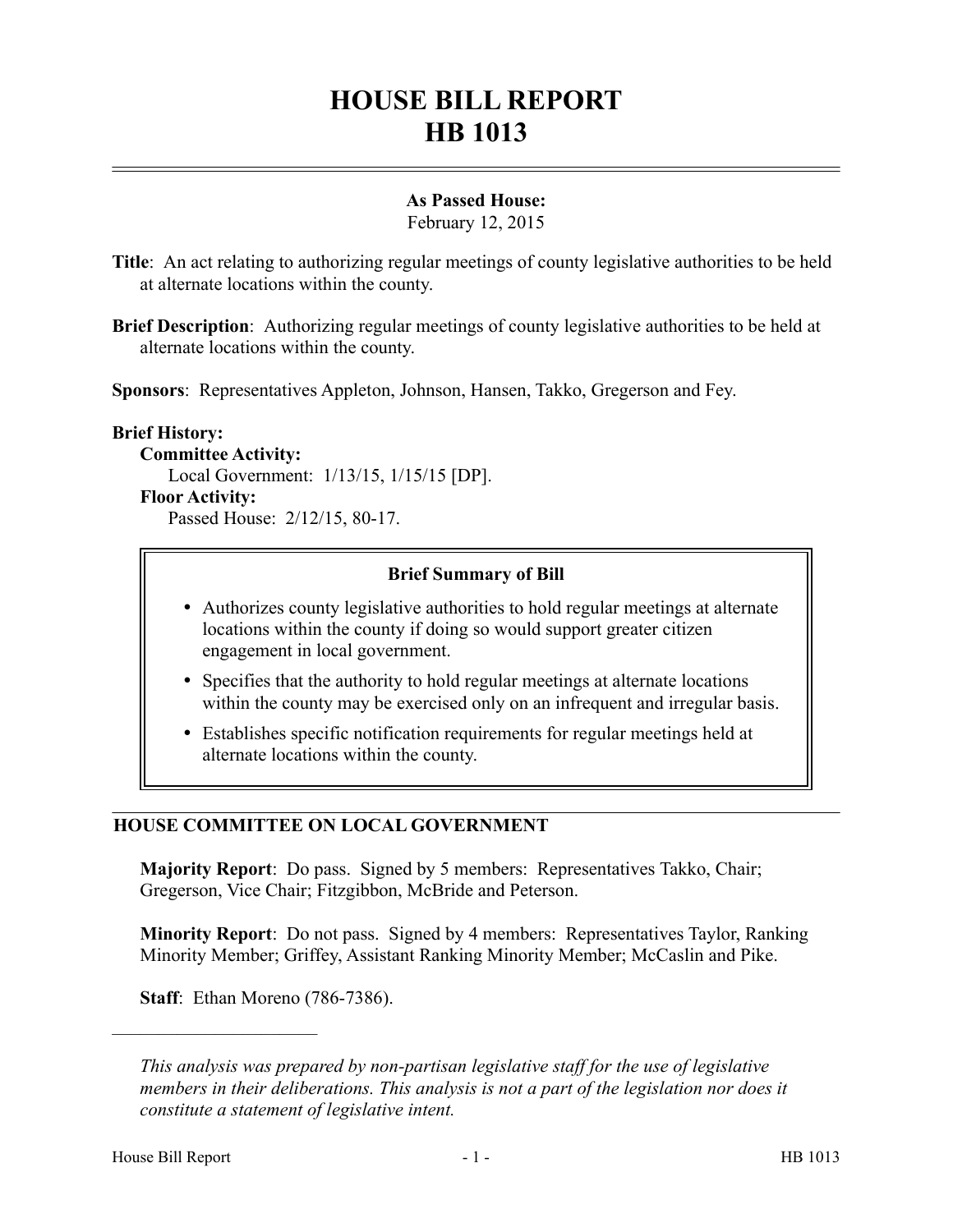### **Background**:

Washington counties provide regional services to all residents within their jurisdiction, including administering elections and furnishing judicial services, and a broader array of services to residents in unincorporated areas.

County legislative authorities are required to hold regular meetings at the county seat to transact any business required or permitted by law. Although the term "regular meeting" is not defined in statutory provisions governing counties, the Municipal Research and Services Center defines "regular meeting" as one that is held according to a schedule, adopted as appropriate, by the applicable public governing body.

Contrary to the geographic limitations on regular meetings, county legislative authorities may hold special meetings (meetings that are not held according to an adopted schedule) at any location within the county if the agenda item or items are of unique interest or concern to the citizens of the area of the county in which the special meeting is to be held.

### **Summary of Bill**:

County legislative authorities are authorized to hold regular meetings at alternate locations outside of the county seat, but within the county, if the legislative authority determines that holding a meeting at an alternate location would be in the interest of supporting greater citizen engagement in local government. This alternate location option may be exercised only on an infrequent and irregular basis.

At least 20 days before holding a regular meeting outside of the county seat, the county legislative authority must give notice of the meeting. At a minimum, the notice must be: (1) posted on the county's website; (2) published in a newspaper of general circulation in the county; and (3) sent via electronic mail (e-mail) to residents of the county who have chosen to receive notice by e-mail.

### **Appropriation**: None.

### **Fiscal Note**: Not requested.

**Effective Date**: The bill takes effect 90 days after adjournment of the session in which the bill is passed.

### **Staff Summary of Public Testimony**:

(In support) This bill, which is about civic education, has previously been before the Local Government Committee. Many rural places and residents do not have convenient access to county meetings or opportunities to provide input regarding county actions. This bill was previously adopted by the House of Representatives.

This is not a Kitsap County bill. The bill stems from ideas that were generated to lessen barriers to public participation with low or no costs. The bill is not intended to be a slippery slope to moving the county seat, but rather to reach out to persons disenfranchised from local